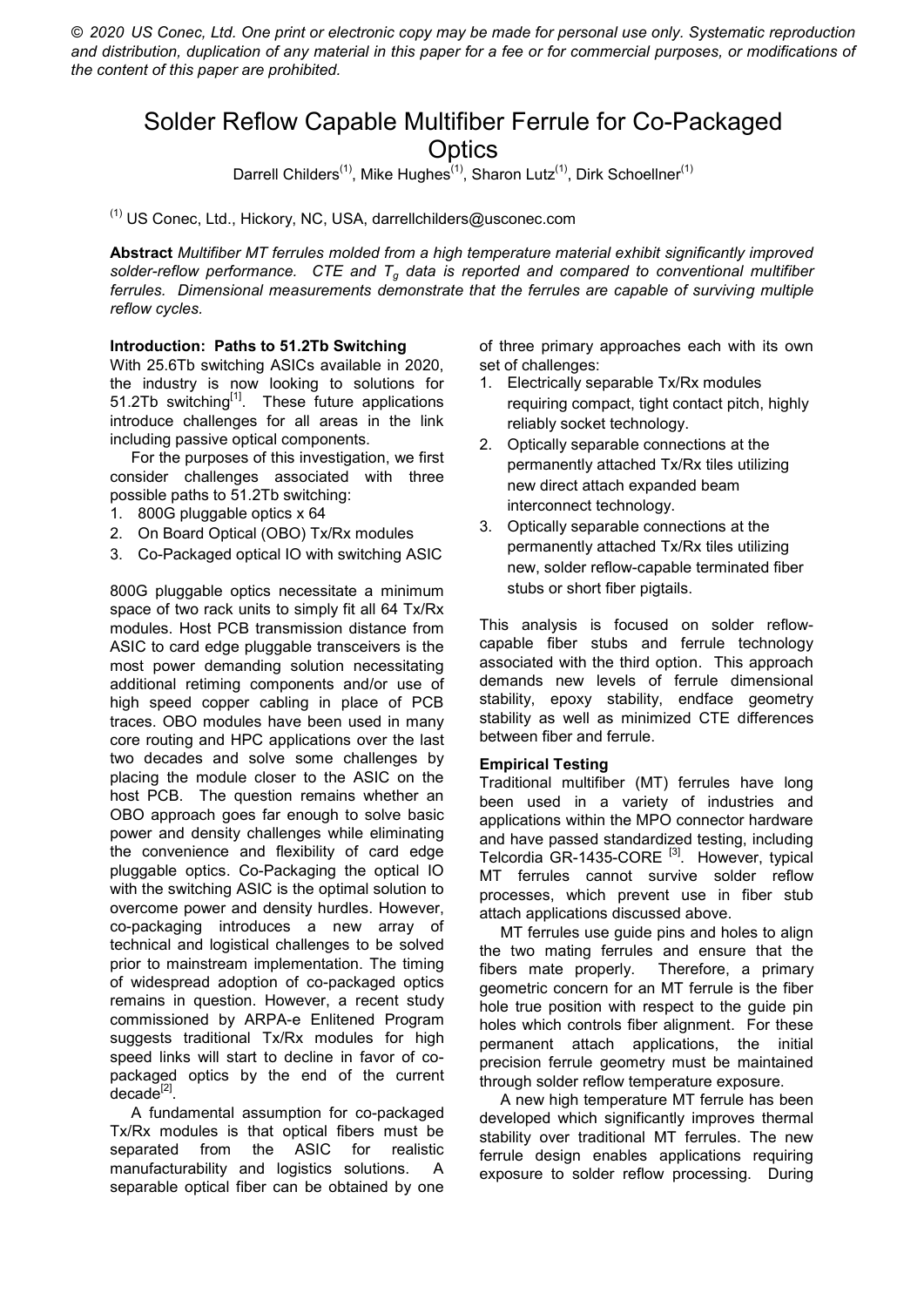material development, the focus was on increasing the glass transition temperature of the material  $(T_g)$ , decreasing the coefficient of thermal expansion (CTE) above  $T_g$ , and maintaining a material that can be terminated, polished, and tested with industry-standard techniques for MT ferrules. Reducing the thermal expansion and Tg will help eliminate stress in epoxy/ferrule/fiber interfaces.

The new material was molded into standard MT geometry<sup>[4]</sup> for direct comparison to standard MPO MT ferrules. The solder reflow profile shown in Table 1 was used for testing.

|  |  | <b>Table 1: solder reflow recipe</b> |
|--|--|--------------------------------------|
|  |  |                                      |

| Temp              | 25  | 150 | 182 | 220 | 255 | 220 |
|-------------------|-----|-----|-----|-----|-----|-----|
| $(^\circ C)$      | to  | to  | to  | to  | to  | to  |
|                   | 150 | 182 | 220 | 255 | 220 | 20  |
| Duration<br>(sec) | 80  | 95  | 55  | 30  | 20  | 60  |

Figure 1 shows empirically generated CTE curves from Thermo Mechanical Analysis (TMA) measurements, and Table 2 shows the quantitative results of the  $T_g$  and CTE analysis. The new material shows a substantial reduction in the CTE values, both below and above the glass transition temperature, along with a shift in the  $T_q$  of over 70°C. Between the improvements in all three criteria, the total thermal expansion the ferrule undergoes during solder reflow is reduced to only 40% of the original ferrule material expansion.



| <b>Fig. 1:</b> Total ferrule dimensional change due to CTE and T $_{\rm g}$ |  |
|-----------------------------------------------------------------------------|--|
|-----------------------------------------------------------------------------|--|

|  |  | Table 2: CTE and Tg analysis results |  |
|--|--|--------------------------------------|--|
|--|--|--------------------------------------|--|

|                                       | Standard | Reflow-capable |
|---------------------------------------|----------|----------------|
| $CTE$ (ppm/ $C$ )<br>below Tg         | 23       |                |
| $CTE$ (ppm/ $^{\circ}$ C)<br>above Tg | 47       | 27             |
| Tg $(C)$                              | 86       | 160            |

Standard MT ferrules and the new solder reflowcapable ferrules were compared for geometric stability through solder reflow. The fiber hole locations were measured with respect to the guide pin holes and the unterminated ferrules were then reflow cycled, remeasured, and then cycled and remeasued a second time. Figure 2 shows the radial change in fiber hole positions after two solder reflow cycles as compared to the initial measurements. While the standard MT ferrules show significant change, after two full solder reflow cycles the reflow-capable MT ferrules remain nearly unchanged. The average radial change of the reflow-capable MT ferrules was 0.11 microns, with the largest measured change among 60 fiber holes only 0.26 microns, indicating that the new material is capable of supporting single-mode and multimode connections through solder reflow without inherent structural changes.



**Fig. 2:** Change in radial fiber hole position in ferrules after two solder reflow cycles (N=60 for each type)

Having validated that the ferrules can survive solder reflow, the next step was to terminate ferrules into MPO connectors using standard fiber and epoxies. Sets of MPO cable assemblies were built using standard single mode, ITU-T Recommendation G.652-D ribbon fiber, and terminated using industry-standard termination and polishing processes with standard fiber optic epoxy with both standard and reflow-capable MT ferrules.

Each set of cable assemblies was measured for insertion loss to establish baseline performance. The assemblies were then unmated and exposed to the reflow cycle of Table 1. After one reflow cycle the assemblies were then remeasured for insertion loss; results are shown in Table 3 with the average performance calculated for both ferrule types, as well as the number of fiber pairs that passed the 0.70dB GR-1435-CORE starting insertion loss spec.

The standard MPO MT Ferrule connectors showed a significant change of 2dB in performance, with almost all channels failing the insertion loss spec post-reflow. While the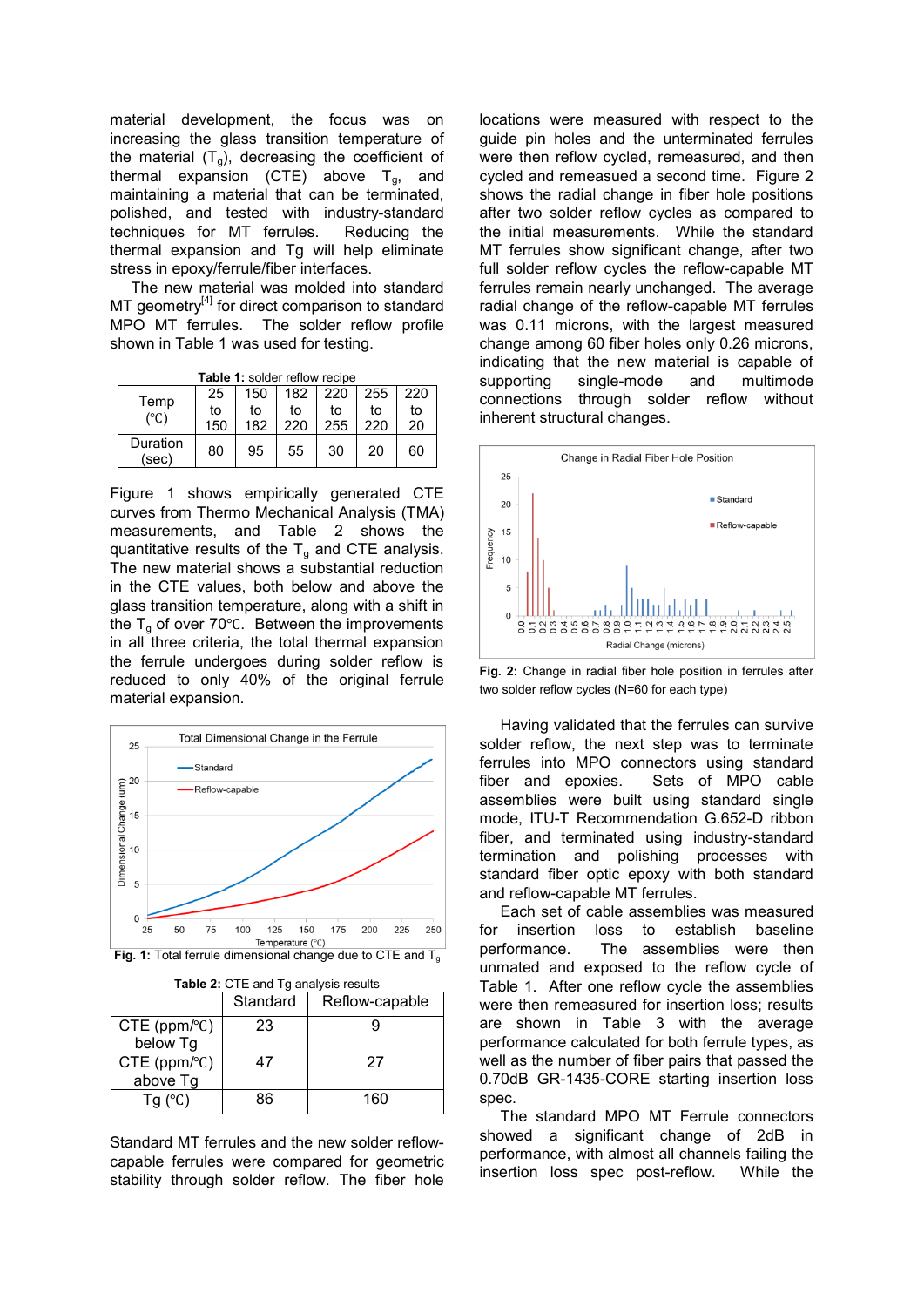reflow-capable jumpers did show an average 0.3dB shift in performance, the first tests showed that most of the mated fiber pairs continued to pass GR-1435-CORE requirements. The impact of the reflow process with the new, high temperature MT ferrules was significantly smaller than the impact on traditional MPO MT ferrules.

In order to determine the root cause of the increased insertion losses, the assemblies were re-tested with index matching gel between fibers in the mated connection. If the ferrules suffered geometric deformation such that the fibers no longer aligned, index matching gel would not improve the performance. Conversely, if the end face geometry changed as a result of fiber pistoning axially within the ferrules due to epoxy stability, the index matching gel would negate the air gap and improve the performance. From Table 3, the all of reflow-capable assemblies returned to their original performance. This indicates an epoxy failure caused the performance change, and there was no shift in the fiber hole true position relative to the guide holes.

**Table 3:** Insertion loss results

|      |                    | Average IL |        |      |  |
|------|--------------------|------------|--------|------|--|
|      |                    | Initials   | Reflow | Gel  |  |
| 1310 | Standard           | 0.10       | 2.14   | 2.16 |  |
|      | Reflow-<br>capable | 0.16       | 0.53   | 0.14 |  |
| 1550 | Standard           | 0.08       | 1.93   | 1.93 |  |
|      | Reflow-<br>capable | 0.11       | 0.45   | 0.10 |  |

|      |                    | Percent Fail (-0.7dB) |        |     |  |
|------|--------------------|-----------------------|--------|-----|--|
|      |                    | Initials              | Reflow | Gel |  |
| 1310 | Standard           | 0%                    | 96%    | 96% |  |
|      | Reflow-<br>capable | 0%                    | 23%    | 0%  |  |
| 1550 | Standard           | 0%                    | 96%    | 96% |  |
|      | Reflow-<br>capable | 0%                    | 12%    | 0%  |  |

The endface geometry of each MPO assembly was characterized at each step in the process. After the initial termination and testing process, the reflow-capable ferrules were all measured to industry standard endface geometry parameters. Table 4 shows the average ferrule angle and fiber height of the reflow-capable ferrules. The ferrule angles remain unchanged which indicates the ferrule body itself did not change through the reflow cycle, but the fibers moved due to the epoxy

bond failure. This corroborates the conclusions about fiber alignment from the insertion loss testing. The assemblies were then repolished to re-establish acceptable endface geometry and cycled through a second reflow cycle to determine whether the jumper would remain constant after the first cycle or continue to change. Results in Table 4 show that the ferrule geometry remained stable and nominal, but the epoxy bond, once broken, continued to allow the fibers to move unacceptably. Based on these results, it is clear that the ferrule itself is solderreflow capable, but more development work is needed to develop reflow-capable epoxy solutions for the application.

| <b>Table 4:</b> Endface geometry results of the reflow-capable |  |
|----------------------------------------------------------------|--|
| MPO connectors                                                 |  |

|                      | Ferrule | Ferrule | Fiber   |
|----------------------|---------|---------|---------|
|                      | X angle | Y angle | Height  |
|                      |         |         | (nm)    |
| <b>Before Reflow</b> |         | 8.35    | 1263    |
| <b>After Reflow</b>  | $-0.04$ | 8.32    | $-3019$ |
| After Repolish       | $-0.08$ | 8.32    | 1262    |
| After 2nd Reflow     | $-0.13$ | 8.26    | 2540    |

**Summary and Future Work**

A material was selected and tested in the MT ferrule format using solder reflow requirements for permanent fiber stub attach applications. The new material showed a substantial reduction in the CTE coefficients, both below and above the glass transition temperature, along with a shift in the T<sub>g</sub> of over 70 °C. The total thermal expansion of the new ferrule during solder reflow was reduced to only 40% of the original ferrule material's expansion.

For the unterminated ferrules, the average fiber hole radial position change of the new, reflow-capable MT ferrules was 0.11 microns, with the largest measured change among 60 fiber holes only 0.26 microns. The new ferrule design is capable of supporting single-mode and multimode connections through solder reflow without inherent structural changes. Traditional MPO MT ferrules; however, showed significant geometric and performance degradation and are clearly not solder reflow-capable. Further investigation determined that the epoxy used for traditional MPO MT ferrule processing allowed axial fiber pistoning after solder reflow exposure. Future work will focus on epoxy process development for termination stability through reflow temperatures.

## **References**

[1] Broadcom Corporate Communications 2019, *Broadcom Ships Tomahawk 4, Industry's Highest*